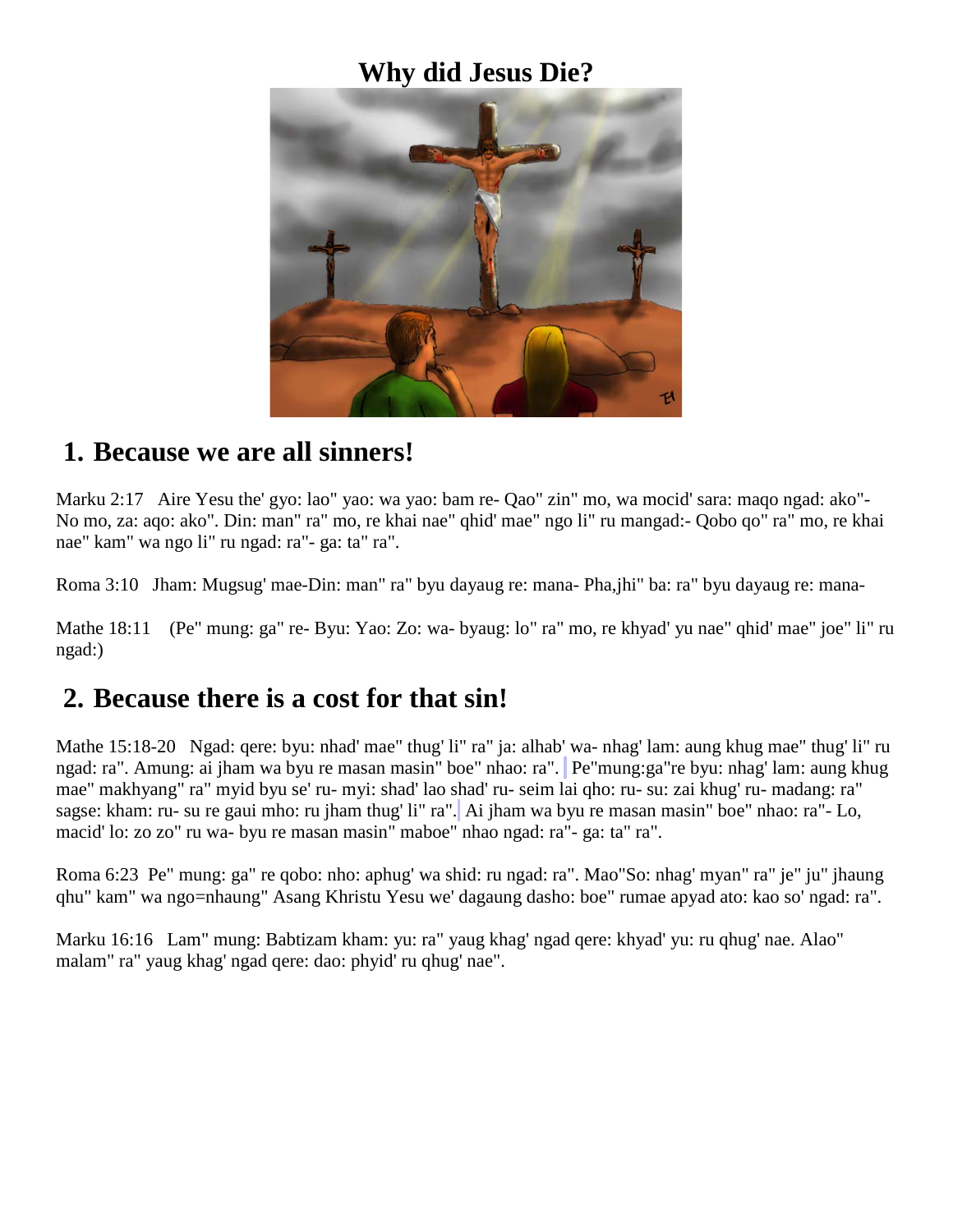

**There is a cost for your sin!**

## **3. Because Jesus died and paid for our sins on the cross!**

Mathe 1:21 Amung: yao: wa yaug gai nau" khau: li" nae" ngad:- Nao wa Yao: re Yesu ein: mhang" byid: zai ngad: ra". Pe" mung: ga" re yao: wa- yao" amyu" re yao: bam: qobo mae" khyad' yu: li" nae" ga: ta" ra".

Roma 5:8 Ngad qere: ngo=nhaung" wa qobo gaung qe ngad: jo; bam shi" au:- Khristu wa ngo=nhaung" qhid' mae" shid kham: byid' ru wa Mao"So ngo=nhaung" re khoqhi" jhid' de; ra" khyo ngo=nhaung" re qhu" byid' ava".

Yohan 3:16 Pe"mung: ga" re Mao"So wa- mug:myid byu qere gyai jhid' de, mung:- yao: zo: re lam" ra" mo, yaug khao: ngo" wa mashid lo:- apyad ato: kao so' qo" yu genae" qhid' mae" yao" zote: zo: re byid' pye' ra".

Mathe 18:11 (Pe" mung: ga" re- Byu: Yao: Zo: wa- byaug: lo" ra" mo, re khyad' yu nae" qhid' mae" joe" li" ru ngad:)

## **4. Salvation is a free gift, not by good works. You must take God's word for it, and trust Jesus alone!**

LAGYO 4:12 Khyad' yu: ru wa yao: dayaug khyo" yang za: gai: qo" yu: ra". Mug:myid geim" mae yao: mae" je yang: ngonhaung" re qo" khyad' yu nae" qhid' mae" Mao"So byid' to" ra" yaug gaje khag' re: mana ngad: ra" ga: phaug' tau" ra".

Ephesu 2:8-9 Pe"mung: ga"re nao=nhaung" wa lam khug: ra" khyo" yang Mao"So: nho: nhag' myan" ra" je"ju" khyo" khyad' yu: ru qhug' avako". Ai wa nao=nhaung" yao" lo, mau" yang mangad:- Mao"So: je"ju" jhaung qhu" ngad: ra". Nao=nhaung" yao: qam: ke' yang: qo" yu: ru mangad" rumung:- khag' re: magai: phug ngad: ra"

Titu 3:5 yao: wa ngo=nhaung" re khyad' yu: ra". Airu: yao: ngo=nhaung" re khyad' yu: ru wa ngo=nhaung" yao: zaui: so" lo: ra" gai: ra" lo, mau" daja: ja: khyo" yang mangad:- Yao: yao" nhag' khyag' shogu: ru mathao mae qid: yang cid' san: byid: yang: asag' dam: khau byid' ru we' kao so' daui khyo asag' re boe" nhao: ra" gyang" lho" Byo khyo" yang yao: ngo=nhaung" re khyad' yu: ru ngad: ra".